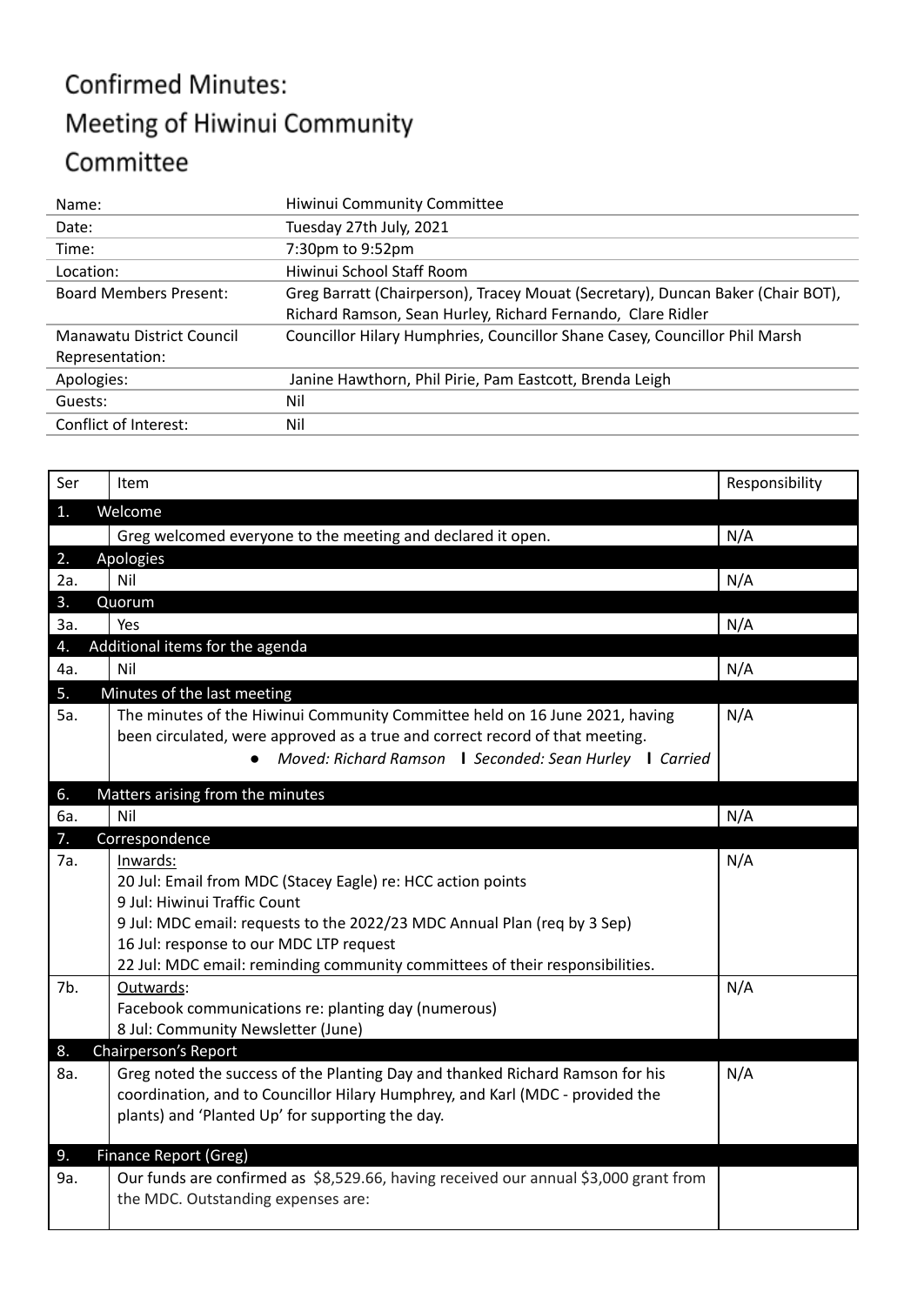| 9b.          | Purchase of more plants for Reid Line/Impala Lane, reimburse Duncan Baker for<br>drainage work, cost of sign design (approx \$500).                                                                                                                         | Duncan           |
|--------------|-------------------------------------------------------------------------------------------------------------------------------------------------------------------------------------------------------------------------------------------------------------|------------------|
| 9c.          | An upcoming expense is the sign manufacture via Roadrunner.                                                                                                                                                                                                 | Richard R.       |
| 9d.          | Greg asked the committee to think about future items to spend our funds on - if we<br>want to have an end of year or early 2022 function/activity.                                                                                                          |                  |
| 10.          | School in the Community (Brenda)                                                                                                                                                                                                                            |                  |
| 10a.         | Four New Entrants began yesterday.                                                                                                                                                                                                                          | N/A              |
| 10b.         | The Hiwinui Agri Kids were placed 13 / 27 at The Grand Finals. Thanks especially to                                                                                                                                                                         |                  |
| 10c.         | MDC for their financial support.                                                                                                                                                                                                                            |                  |
| 10d.<br>10e. | The Secondary Schools Bus shelter has been repaired.<br>Parent Forum is being held at school on the 18 <sup>th</sup> August. Finding the strengths in your                                                                                                  |                  |
|              | child and using their strengths for you as a parent to grow your child.                                                                                                                                                                                     |                  |
| 11.          | Hiwinui Planting Project (Richard R)                                                                                                                                                                                                                        |                  |
| 11a.         | Richard provided a summary of the planting day, it was a great success, and well<br>supported by the community, with 50-60 people turning up to support the planting.<br>there's one small piece of planting to complete, which Richard will coordinate.    | Richard R.       |
| 11b.         | 17 plants were removed (stolen) from the Reid Line East planting, predominantly<br>grasses, which was disappointing. Tracey has filed a Police Report in relation to this.<br>Richard is coordinating the additional planting.                              | Richard R.       |
| 11c.         | Richard Fernando raised the issue around community security and the potential to<br>install a security camera to capture movement in the area. The Committee decided<br>not to pursue this at the moment.                                                   | N/A              |
| 11d.         | Duncan raised the possibility of an electronic billboard - Greg will add it to the agenda<br>for the next meeting.                                                                                                                                          | Tracey           |
| 12.          | <b>Communications (Tracey)</b>                                                                                                                                                                                                                              |                  |
| 12a.         | End of term newsletter went out in June.                                                                                                                                                                                                                    |                  |
| 12b.         | Term 3 newsletter will include a Neighbourhood Support request (POC Richard F).                                                                                                                                                                             | Tracey           |
| 13.          | <b>Welcome Signs (Richard R)</b>                                                                                                                                                                                                                            |                  |
| 13a.         | The Committee agreed to have Hiwinui on one side and the windmill on the other (4<br>post fence). Richard R will request a quote from GSA design.                                                                                                           | <b>Richard R</b> |
| 13b.         | Richard Ramson has gained a quote from GSA - for approximately \$500 to create a<br>design. Richard presented the designs to the Committee. The Committee approved<br>the 'wave' concept (Design B) with more development, and the 'welcome to'<br>removed. | <b>Richard R</b> |
| 13c.         | For materials, Richard will get GSA to mock a powder coated black / alloy and a<br>corten/alloy (with the alloy being the words/design and the powder coated<br>black/corten being the backing), and get a picture of the corten against the fence.         | <b>Richard R</b> |
| 14.          | Local Roading Update (Greg/Hilary)                                                                                                                                                                                                                          |                  |
| 14a.         | The Colyton/Watershed Road intersection is hazardous, in particular for heavy truck /<br>trailer combinations. Hilary will make a request over signage to identify the<br>intersection as a hazard.                                                         | Hilary           |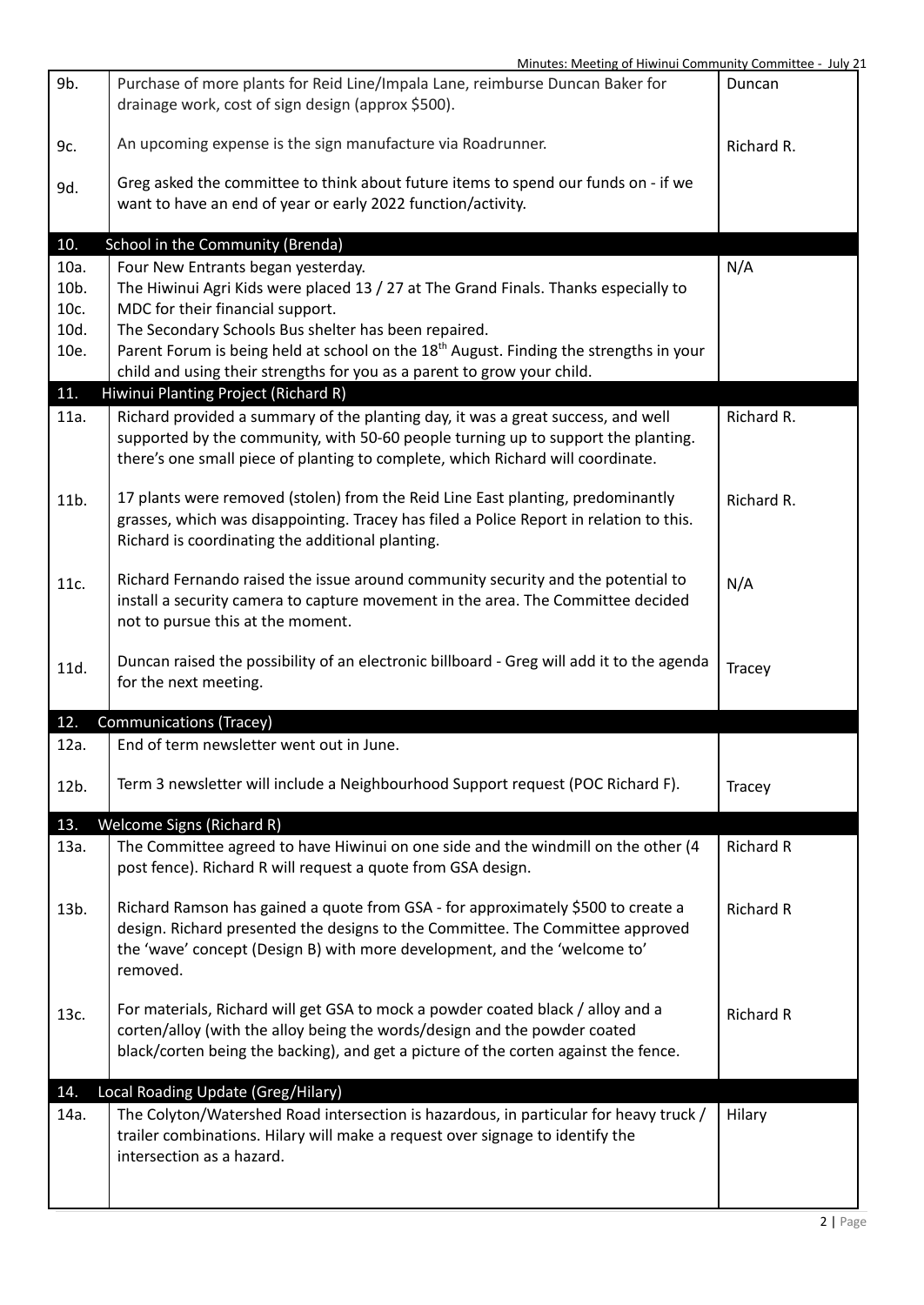|      | <u>Minutes. Meeting of Hiwinui Community Committee - July 2</u>                                                                                                                                                                                                                                                                                                                                                                                                                                                                                                      |                  |
|------|----------------------------------------------------------------------------------------------------------------------------------------------------------------------------------------------------------------------------------------------------------------------------------------------------------------------------------------------------------------------------------------------------------------------------------------------------------------------------------------------------------------------------------------------------------------------|------------------|
| 14b. | When the school buses are turning right from Watershed Road onto Colyton Road<br>(heading toward Ashhurst) - assess the intersection - for heavy truck/trailers and<br>buses, the turning point is tight and steep, and blind. It is also a milk tanker and bus<br>route, so heavy vehicles do use this frequently. Tracey will raise this as a council point<br>to address.                                                                                                                                                                                         | <b>Tracey</b>    |
|      | 15. MDC update                                                                                                                                                                                                                                                                                                                                                                                                                                                                                                                                                       |                  |
| 15a. | The new Resource Recovery centre is almost complete.                                                                                                                                                                                                                                                                                                                                                                                                                                                                                                                 | N/A              |
| 15b. | The MDC is currently confirming the timeframe for their District Plan to be released.                                                                                                                                                                                                                                                                                                                                                                                                                                                                                |                  |
| 15c. | Three water reforms - the MDC is still awaiting detailed information from central<br>government, there is a lot of speculation regarding future intentions.                                                                                                                                                                                                                                                                                                                                                                                                          |                  |
|      | 16. Community Response and Recovery Plan (Richard F)                                                                                                                                                                                                                                                                                                                                                                                                                                                                                                                 |                  |
| 16a. | Richard F is going to gather information regarding equipment/gear that is out in the<br>community.                                                                                                                                                                                                                                                                                                                                                                                                                                                                   | Richard F        |
| 16b. | Generators - Richard R will explore with Alpha Downs over their portable generators<br>and determine capacity required for a CD base. There are also issues with the three<br>separate power blocks based at school. The intent would be to run a CD centre from<br>the Activity Centre, which has a septic system, running water and power. Once a<br>suitable size is determined, this will be presented to the Hiwinui School Board of<br>Trustees, who will determine if/how/where the generator can be stored safely to<br>support Hiwinui School as a CD base. | <b>Richard R</b> |
|      | 17. Pathways (Clare)                                                                                                                                                                                                                                                                                                                                                                                                                                                                                                                                                 |                  |
| 17a. | Although the pathways are now on the MDC 10YP (Yr 6), they have included only<br>500m of the 2km requested at a cost of \$600K. Clare raised concerns that our<br>submission requested a collaboration with the council as we are after a basic<br>pathway, not a high end solution. No communication has been made with the<br>committee so we do not have an understanding of what the proposed pathway<br>involves.                                                                                                                                               |                  |
| 17b. | Tracey and Clare will resubmit a request to the MDC that requests for this work to be<br>reconsidered, consulted with the HCC, and brought forward to Year 4 of the MDC LTP.<br>In the interim, the HCC will request an increase to the mowing schedule (currently<br>4x/year) to improve the safety for adults/school children who frequently use that<br>stretch of road.                                                                                                                                                                                          | Tracey/Clare     |
|      | 18. General Business                                                                                                                                                                                                                                                                                                                                                                                                                                                                                                                                                 |                  |
| 18a. | Richard R raised mulching the areas that have recently been planted to keep the<br>weeds down. Richard will investigate further.                                                                                                                                                                                                                                                                                                                                                                                                                                     | <b>Richard R</b> |
| 18b. | Public Meeting. Greg wanted to hold another Hiwinui Public Meeting to gauge what<br>the community wants the Committee to focus on. The Committee will review the<br>Community Plan and confirm what was required at the next meeting.                                                                                                                                                                                                                                                                                                                                | Greg             |
| 18c. | Pest eradication is another area for the HCC to investigate. Horizons Regional Council<br>manage this. There may be funding available from either the Community<br>Development Fund for pest eradication, or through our Enviroschool status. Some<br>POC - Gerogina Morrisson/Sara Williams from Horizons.                                                                                                                                                                                                                                                          | Clare            |
| 18d. |                                                                                                                                                                                                                                                                                                                                                                                                                                                                                                                                                                      | Tracey           |
|      |                                                                                                                                                                                                                                                                                                                                                                                                                                                                                                                                                                      |                  |